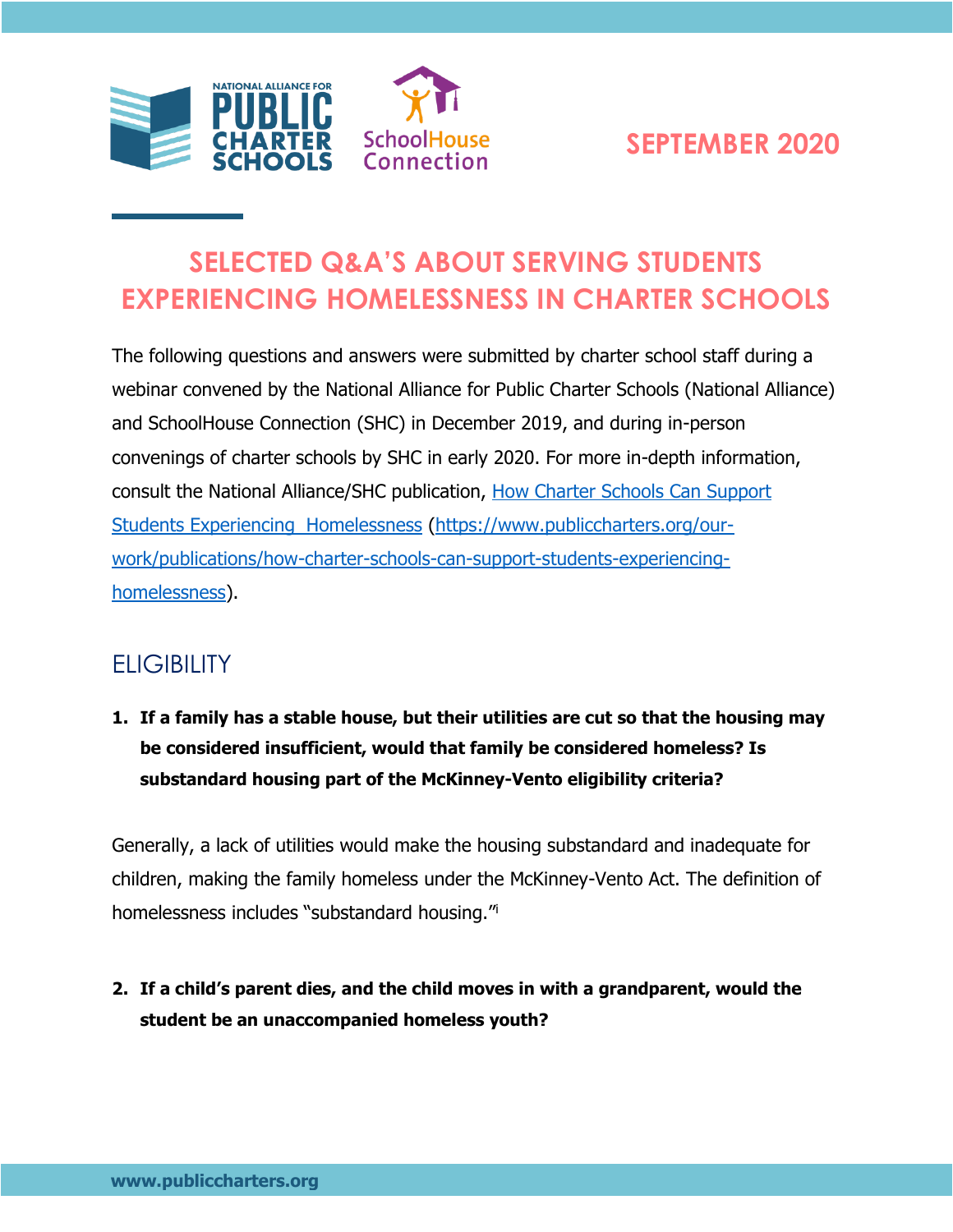That depends on the specific situation. If the child moves into a stable, adequate housing arrangement with grandparents, and the grandparents are demonstrably willing and able to provide housing to the child long-term, the child probably is not McKinney-Vento eligible. However, when children move in with relatives or other people on an emergency basis, the children often are considered unaccompanied homeless youth. In those situations, the housing is temporary; it is unclear how long the children will be able to stay; the housing may be inadequate for the children due to overcrowding or other conditions; or other factors may make the housing not fixed, regular, and adequate for the children.

### **3. If a student is staying with a grandparent or other relatives who do not have legal custody, is the student considered an unaccompanied youth?**

Again, it depends. Generally speaking, the lack of legal custody implies a level of instability in the living situation, since the relative at any time can force the child to leave. The child has no right to the care of that adult. Therefore, the lack of legal custody is a strong factor in favor of a student being McKinney-Vento eligible. However, there are situations when a student is in a long-term, stable, adequate housing arrangement with a non-custodial relative, and the student is not McKinney-Vento eligible.

### IMMEDIATE ENROLLMENT/PARTICIPATION

#### **4. How do charter schools deal with lotteries and waitlists?**

The U.S. Department of Education has emphasized that local educational agencies (LEAs) "should anticipate and accommodate the needs of McKinney-Vento-eligible students to enter charter schools… despite missing application and enrollment deadlines due to a period of homelessness."ii Due to the mobility inherent in homelessness, students often enter a charter school's geographic area after a lottery process has been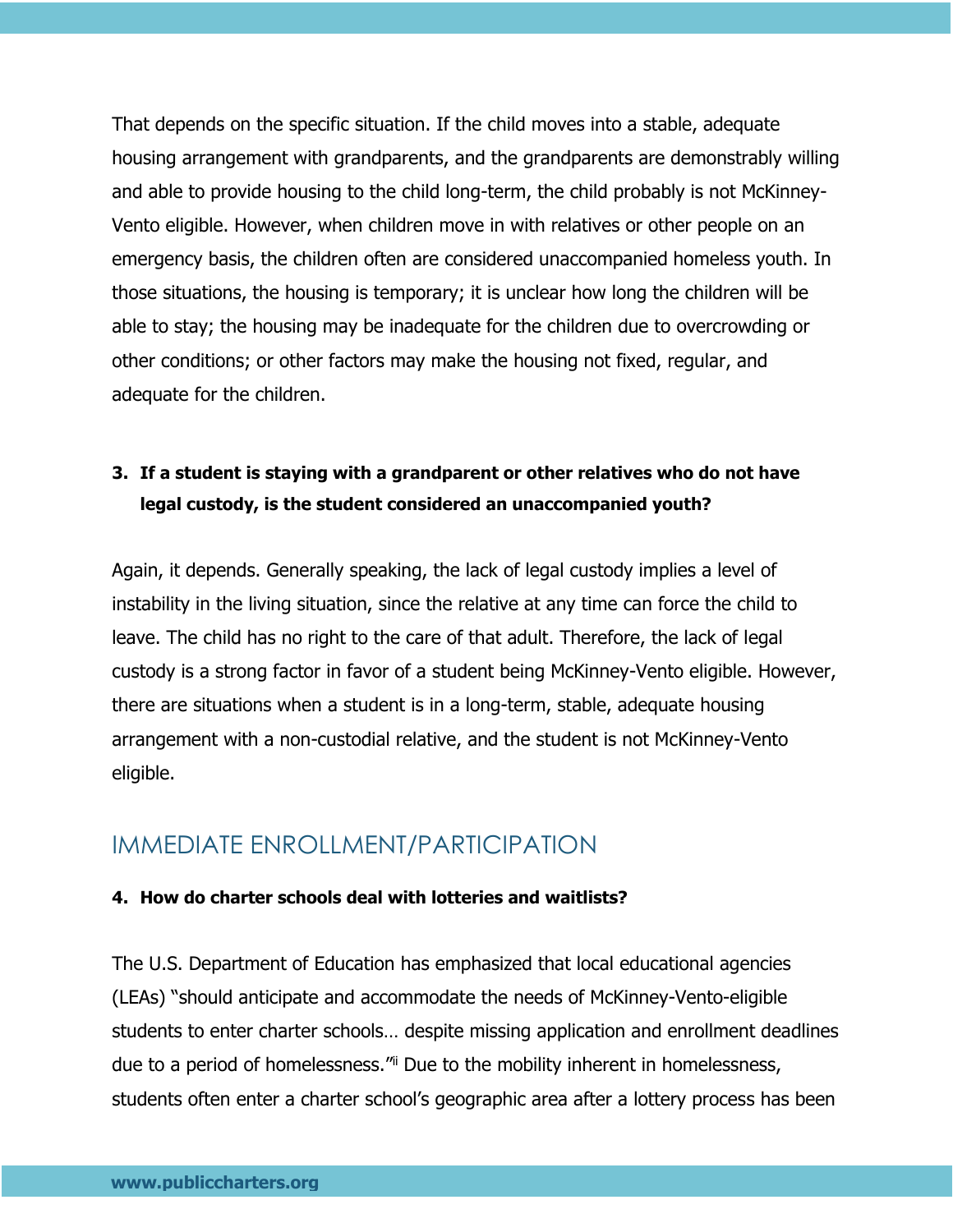completed. Without the ability to apply outside the lottery, they may be locked out of the opportunity to attend charter schools. Also, charter schools may weight their lotteries in favor of homeless students, consistent with applicable state charter school laws and the requirements of their charter.<sup>iii</sup> Some states or charters may prohibit weighted lotteries, or require waitlist policies to be approved by authorizers. Others may encourage or even require certain prioritization. For more information about lotteries and waitlists, see [How Charter Schools Can Support Students Experiencing](https://www.publiccharters.org/our-work/publications/how-charter-schools-can-support-students-experiencing-homelessness)  [Homelessness.](https://www.publiccharters.org/our-work/publications/how-charter-schools-can-support-students-experiencing-homelessness)

**5. What do we do if a student experiencing homelessness seeks to enroll in a charter school, and there is space in the appropriate class, but the charter school's admission normally is through a lottery whose deadline has passed? Does it matter if the charter school is its own LEA, or part of a larger LEA?**

If a McKinney-Vento student seeks to enroll in a charter school, and there is space in the appropriate class, the charter school should provide the student with immediate enrollment, per the McKinney-Vento Act.<sup>iv</sup> The only exception would be if the charter school has some particular talent or skill requirement that all students must meet, such as a fine arts charter school that requires students to demonstrate expertise in a performing art. The fact that a lottery or enrollment deadline has passed cannot be a barrier to the student's enrollment.<sup>v</sup>

These procedures would be the same whether the charter school is considered its own LEA, or is part of a larger LEA. In either case, it is helpful to include the school's policies on enrolling students experiencing homelessness in the student handbook and other enrollment materials. This can help facilitate implementation and make sure that McKinney-Vento families and students, as well as others, understand the policy and why McKinney-Vento students may be enrolled after a lottery or enrollment deadline has passed.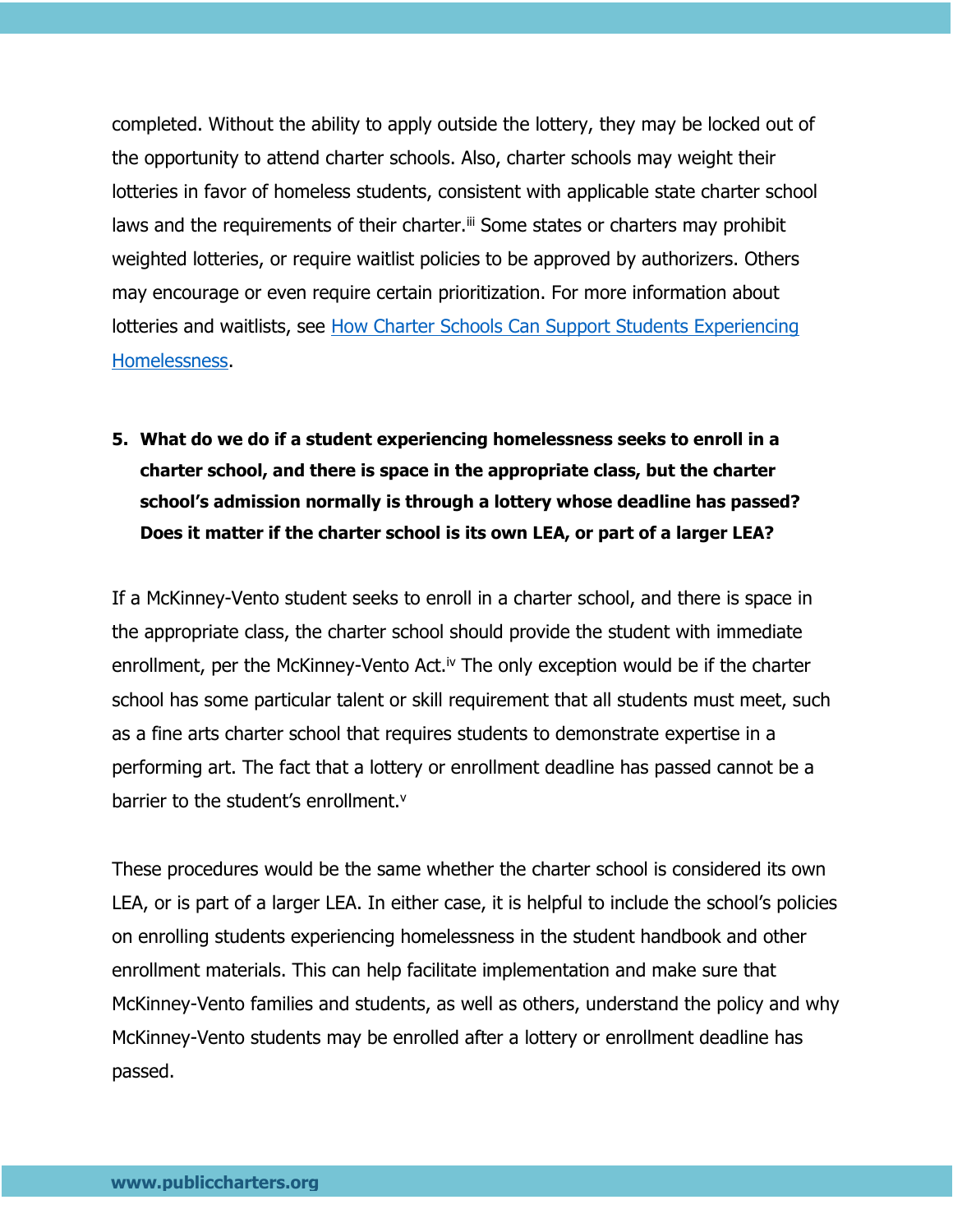**6. What do we do if a student experiencing homelessness seeks to enroll in a charter school, but the appropriate class already is full, and there is a waiting list? Does it matter if the charter school is its own LEA, or part of a larger LEA? and student shows up to enroll, no space.**

The McKinney-Vento Act does not require charter schools to enroll a new student if the student's class is full. The U.S. Department of Education has stated that LEAs "should consider giving homeless children and youths priority if there is a waitlist for [charter] schools, programs, and activities."vi Providing this priority, or holding spaces open for students experiencing homelessness who move into the area after the application or lottery period has closed, often are the only procedures that eliminate barriers to charter schools for this disadvantaged population.

State laws and/or a school's charter may place parameters on this. Some states or charters may prohibit offering any preferences or priorities, or may prohibit giving certain populations a priority on waitlists, or may require all preferences, priorities and/or waitlist policies be approved by authorizers. Others may encourage or even require certain prioritization.

If the classroom where a McKinney-Vento student seeks to enroll is full, the student should be referred to the liaison of the local public school district, and/or other nearby charter schools that have space, for immediate enrollment in another school. If the parent (or the student, if the student is an unaccompanied youth), wishes to be put on the charter school's waiting list, the charter school should place the student on the waiting list; the U.S. Department of Education's Guidance states that LEAs "should consider giving homeless children and youths priority if there is a waitlist for [charter] schools, programs, and activities."Vii

These procedures would be the same whether the charter school is considered its own LEA, or is part of a larger LEA. In either case, it is helpful to include the school's policies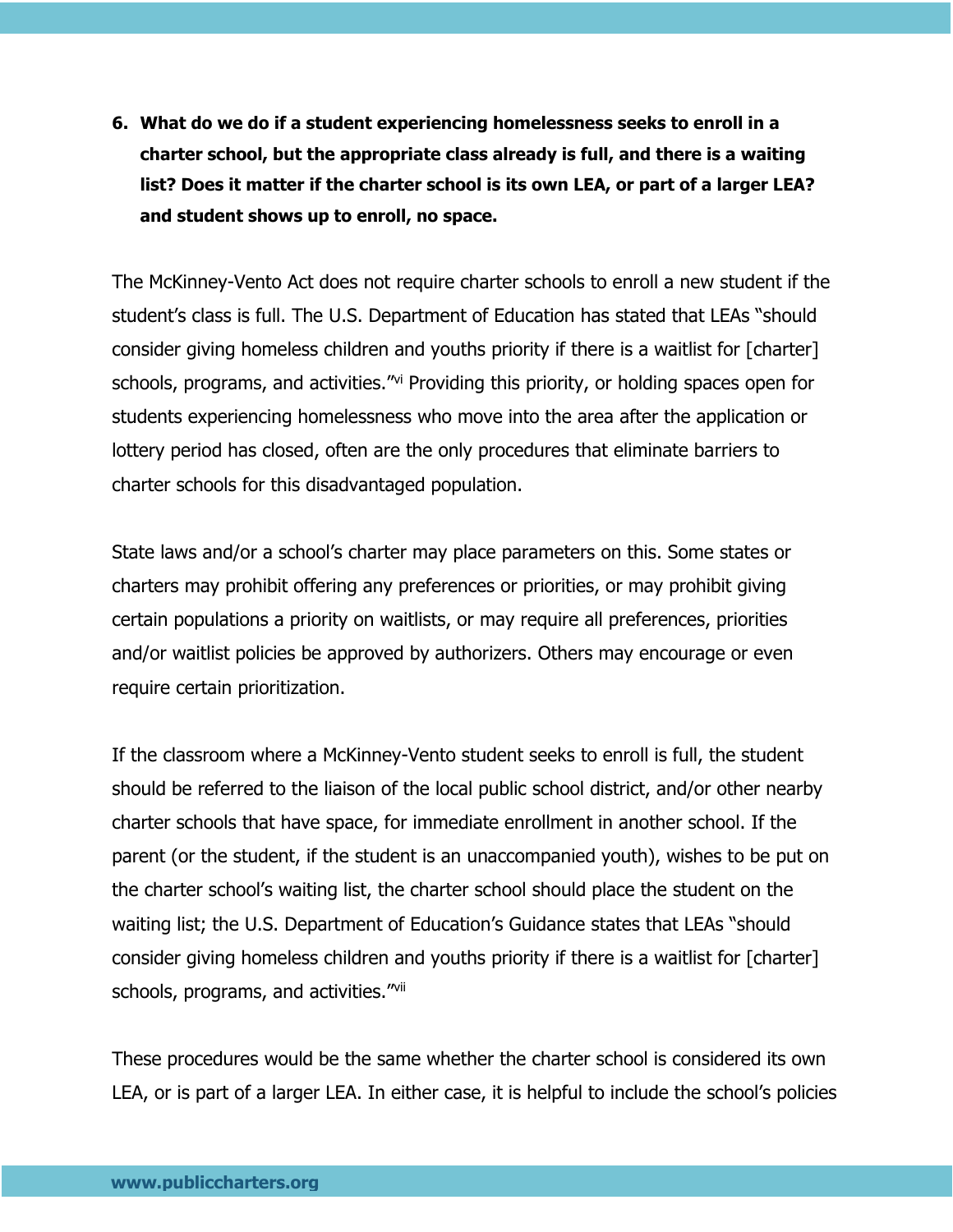on enrolling students experiencing homelessness in the student handbook and other enrollment materials. This can help facilitate implementation and make sure that McKinney-Vento families and students, as well as others, understand the policy and why McKinney-Vento students may be given priority on a waitlist.

### **7. Which comes first: immediate enrollment or McKinney-Vento identification/eligibility?**

In practice, identification comes first, although identification and immediate enrollment should go hand-in-hand, simultaneously. Typically, red flags for homelessness will become apparent during the enrollment process. Staff handling registration should be trained how to ask sensitive and appropriate follow-up questions when families cannot produce proof of residency; students seek to enroll without an adult; caregivers seek to enroll a student who is not in their legal custody; students have multiple school moves in the current or previous school year; or parents comment about housing instability during the enrollment process. When enrollment staff uncover homelessness, they should proceed with immediate enrollment. In situations where there is a question about whether a student qualifies under McKinney-Vento, enrolling staff should proceed with immediate enrollment, and contact the homeless liaison to make the eligibility determination.

#### **8. How do we enroll a student in classes without having transcripts to know previous classes they have taken?**

In the absence of previous school records, school staff can speak with parents, students, previous school counselors and teachers to make initial decisions about appropriate classes. At the same time, the school must request records from the student's last school immediately.<sup>viii</sup> When the school records are received, the school can make any needed class adjustments.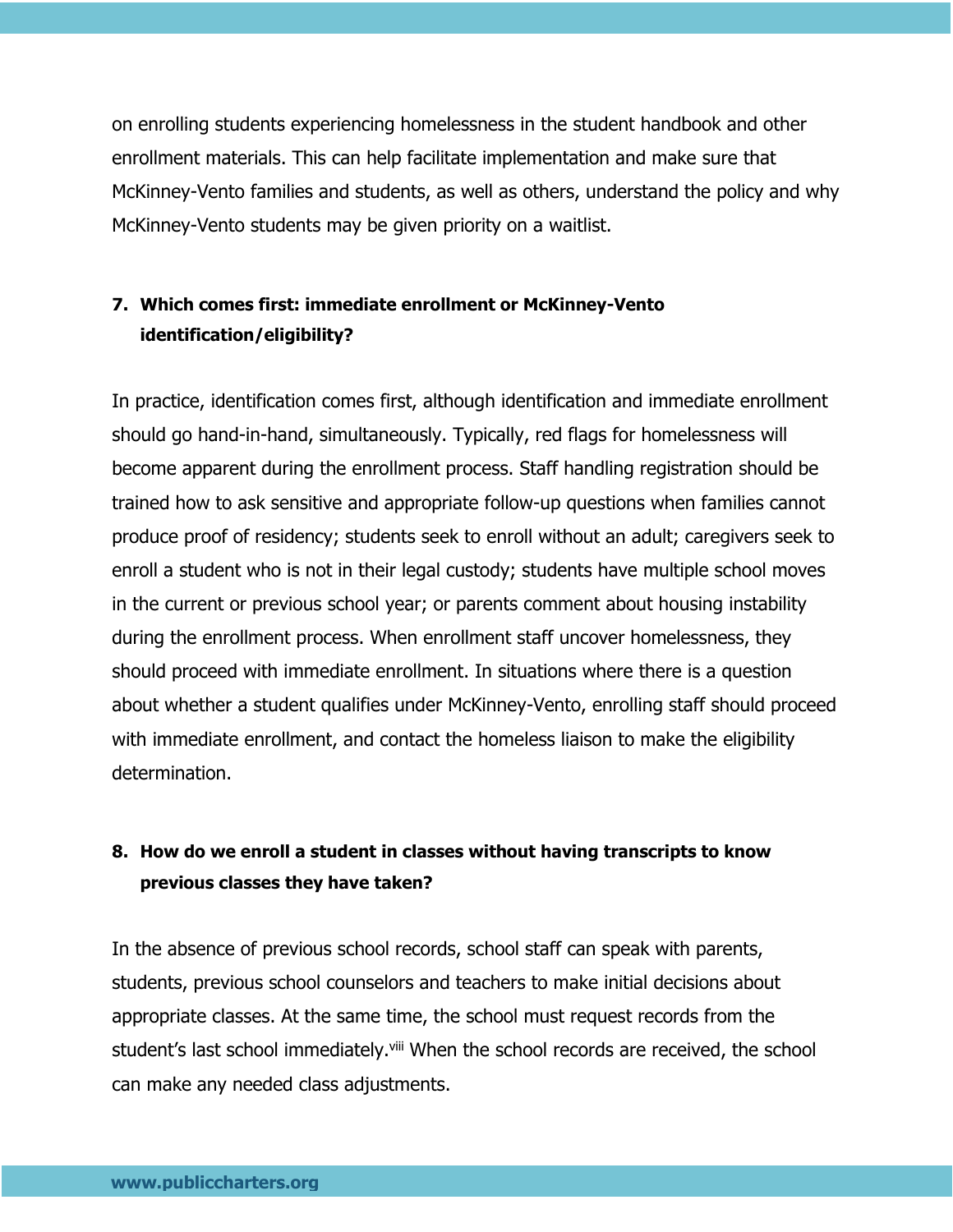### **9. Do schools/LEAs have to provide financial support for McKinney-Vento students to attend activities?**

LEAs must "review and revise, policies to remove barriers to the identification of homeless children and youths, and the enrollment and retention of homeless children and youths.<sup>"Ix</sup> "Enrollment" includes attending classes and participating fully in school activities.<sup>x</sup> Therefore, school must work with McKinney-Vento students to remove barriers to full participation in school activities. That includes assisting with equipment, transportation, and other support.

### **10.What should the policy be for ten or more absences and withdrawals for McKinney-Vento students?**

LEAs must "review and revise, policies to remove barriers to the identification of homeless children and youths, and the enrollment and retention of homeless children and youths in schools in the State, including barriers to enrollment and retention due to outstanding fees or fines, or absences."<sup>xi</sup> Research shows that McKinney-Vento students are absent more often than other students, even other students in poverty. The instability and stress inherent in homelessness can interrupt regular school attendance, due to issues such as lack of transportation, constant moving, illnesses, and other challenges of homelessness. Therefore, blanket policies on maximum absences should not be applied to McKinney-Vento students. Those policies are a barrier to enrollment and retention in school. Rather, the school should find out why the student is missing school, and what supports can be put in place to support regular attendance.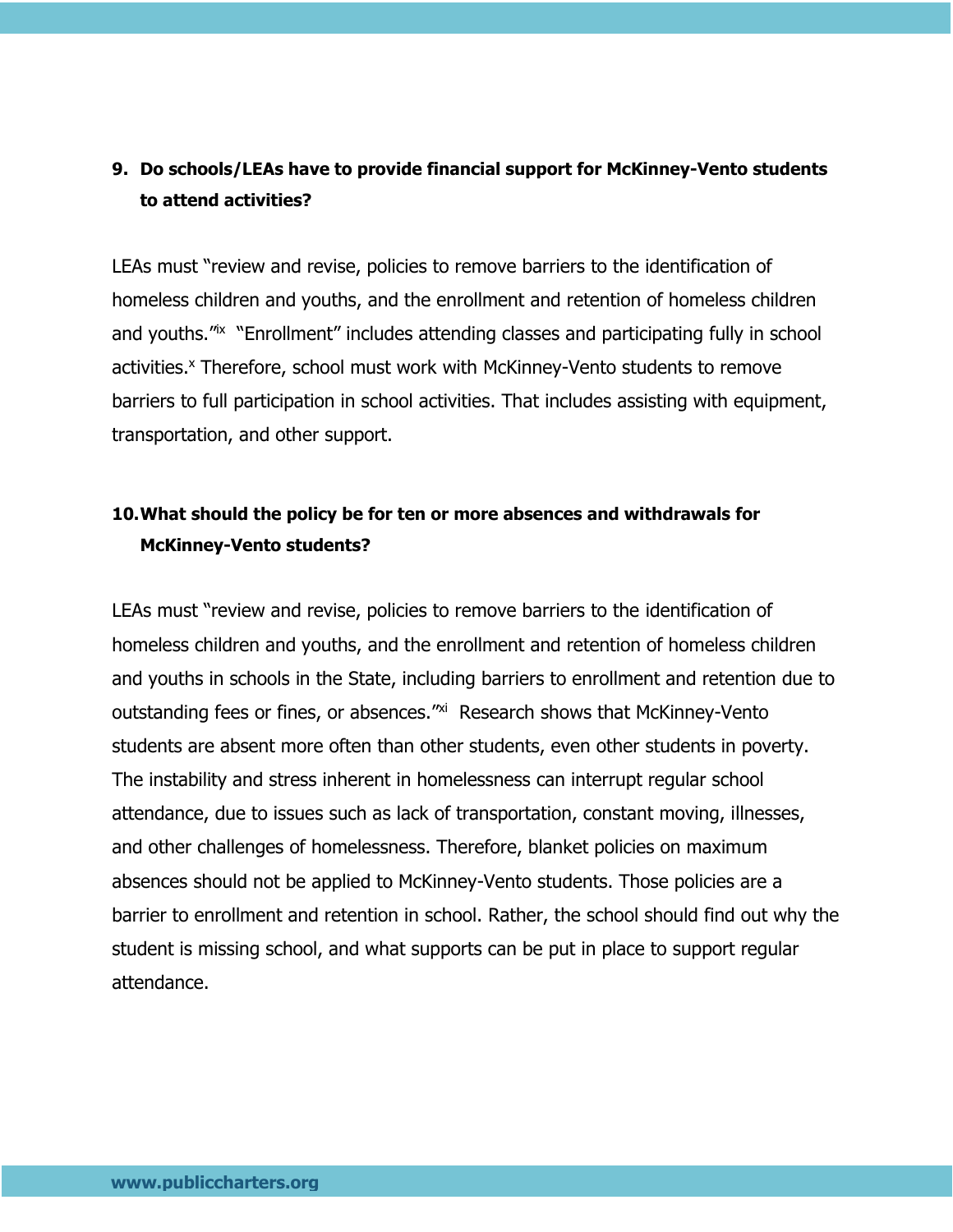### TRANSPORTATION

### **11.What are a charter school's responsibilities for transportation? Is there a limit on the number of miles to transport a student?**

Transportation requirements depend on the specific situation. Sometimes, a charter school will be a student's "school of origin." The school of origin is the school attended when the student was permanently housed or the school in which last enrolled.<sup>xii</sup> McKinney-Vento students can remain in their school of origin for the duration of their homelessness and until the end of the academic year in which they move into permanent housing.<sup>xiii</sup> This right applies regardless of where the student moves, so long as it is in the student's best interest to remain in the school of origin. McKinney-Vento students have the right to receive transportation to the school of origin at no charge for as long as they attend their school of origin, even if that school does not provide transportation for any other student.xiv When students remain in their school of origin, the LEA of origin and the LEA where the student currently resides share the responsibility for providing transportation to the school of origin. $x<sup>y</sup>$  There is no mileage limit for school of origin transportation, as school of origin placement is based on the student's best interest.

Charter schools that are considered to be independent LEAs under state charter school laws also must assist students with transportation to extra-curricular activities, if needed. The U.S. Department of Education has established that "to the extent that lack of access to transportation is a barrier to extracurricular activities for a particular student, an LEA would be required to provide this student with transportation to or from extracurricular activities."xvi

In addition to this required transportation, other transportation should be provided on a comparable basis: students experiencing homeless should receive the same basic transportation services other students receive.<sup>xvii</sup>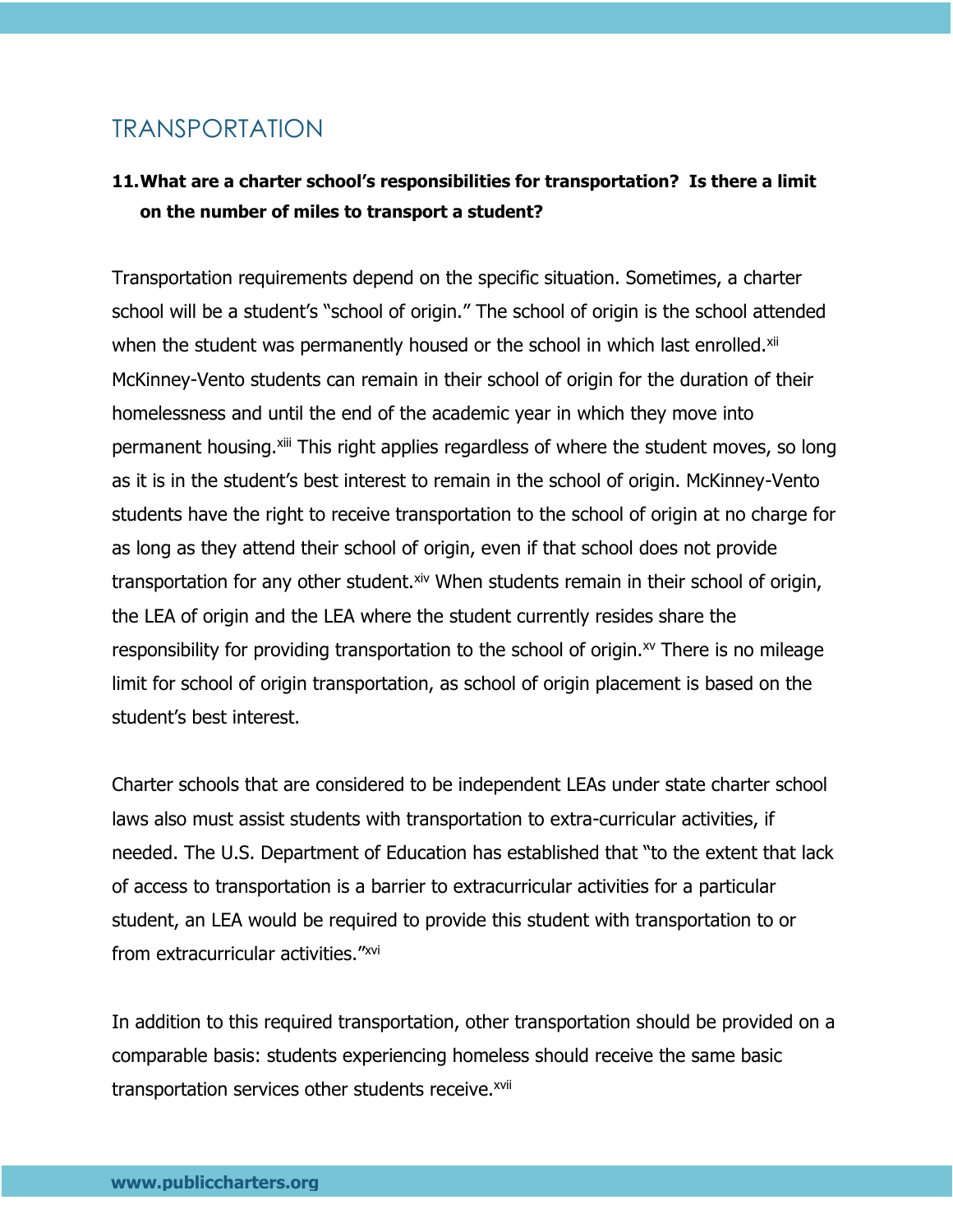For more information about transportation, see [How Charter Schools Can Support](https://www.publiccharters.org/our-work/publications/how-charter-schools-can-support-students-experiencing-homelessness)  [Students Experiencing Homelessness.](https://www.publiccharters.org/our-work/publications/how-charter-schools-can-support-students-experiencing-homelessness)

### **12.Our charter school does not have a lunch program or provide transportation. How do we address transportation and meals for our McKinney-Vento eligible students?**

Charter schools are required to provide transportation as outlined in question 11, regardless of what they offer to housed students.

If your school does not offer meals, it is not required to offer meals to students experiencing homelessness. Some schools are able to offer bags of food for students to take from school on a weekly basis, and even daily lunches, through collaborations with local food banks or other service agencies.

**13.For non-site based K-12 schools: what transportation is required for students to get to classes outside the home, such as vendor classes? Our students take classes outside the home, through local businesses (vendors), in addition to home-based curriculum. I am assuming that we are responsible to ensure an even playing field in terms of transportation; that is, we would have to support transportation to get to vendor classes in order to ensure success with the established individualized learning plan.**

Your assumption is correct. A charter school considered to be an independent LEA under state charter school laws, even if it a non-site based school, must "review and revise, policies to remove barriers to the identification of homeless children and youths, and the enrollment and retention of homeless children and youths."<sup>XVIII</sup> "Enrollment" includes attending classes and participating fully in school activities. xix When virtual school students are required to travel to a site for classes, testing, or other reasons, the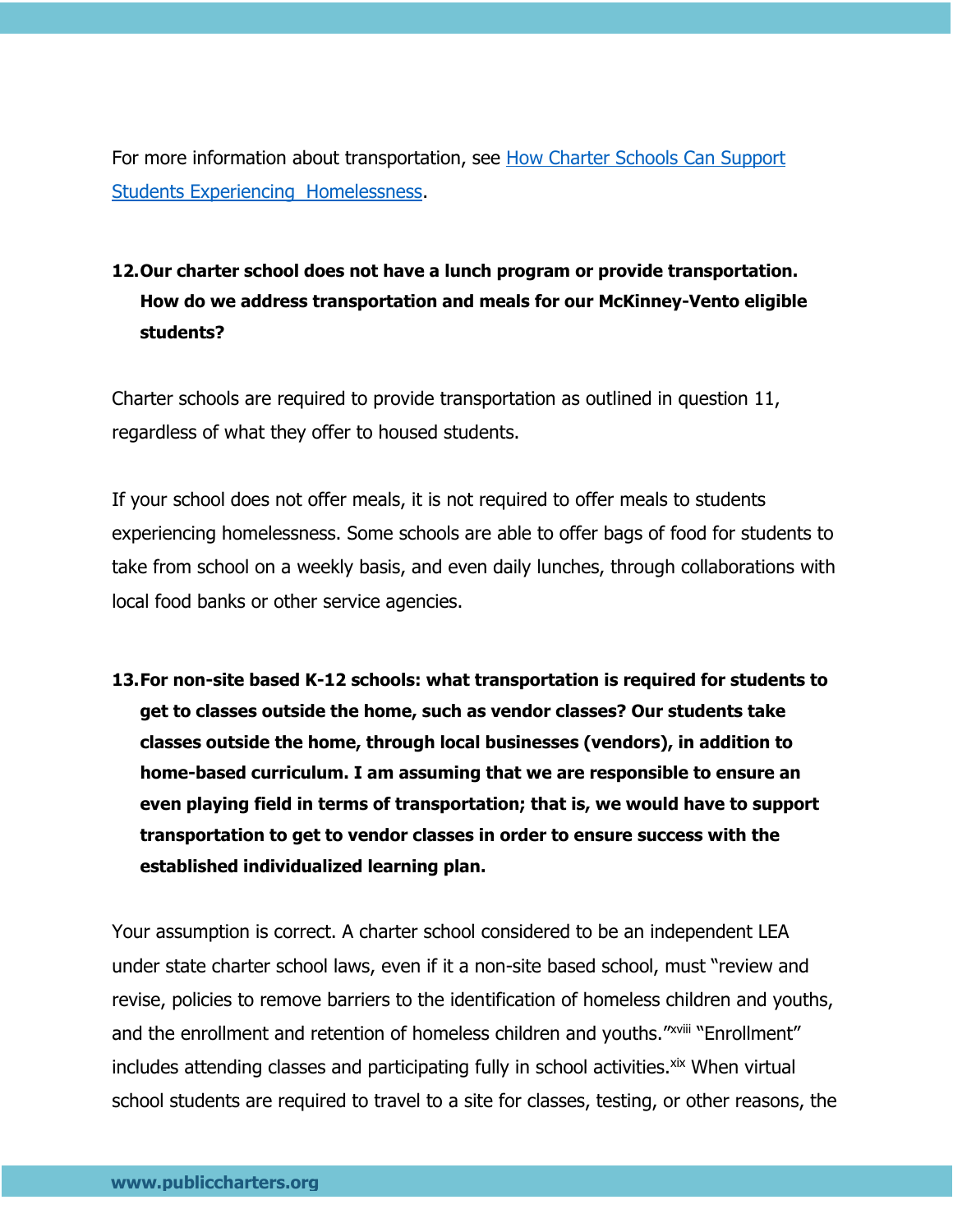school should work with the student to remove any barriers that transportation might present.

### **14.What about after school transportation to a daycare, rather than the location where the child is currently living?**

Children experiencing homelessness sometimes often cannot return to where they spend the night until late in the evening. Shelters often do not open before the evening; motel rooms can be very unsafe for children to stay alone before their parents return; and people providing a couch or temporary accommodations to a family may not allow the children to be there unsupervised during the day. Providing transportation to child care can remove a barrier to school enrollment and retention. If the school otherwise is required to provide transportation, as outlined in question 11, transportation to child care rather than the child's current home should be provided.

### **15.Are there liability issues we should be concerned about if we connect a student to other parents for transportation and something happens to that student (e.g. an accident, inappropriate contact, etc.)?**

You should consult your school's attorney about liability issues. Schools commonly provide opportunities for parents to meet each other, and parents then may make their own decisions about sharing transportation or child care responsibilities. Providing opportunities for parents experiencing homelessness to connect with other parents can help build community and provide parents with resources for their children.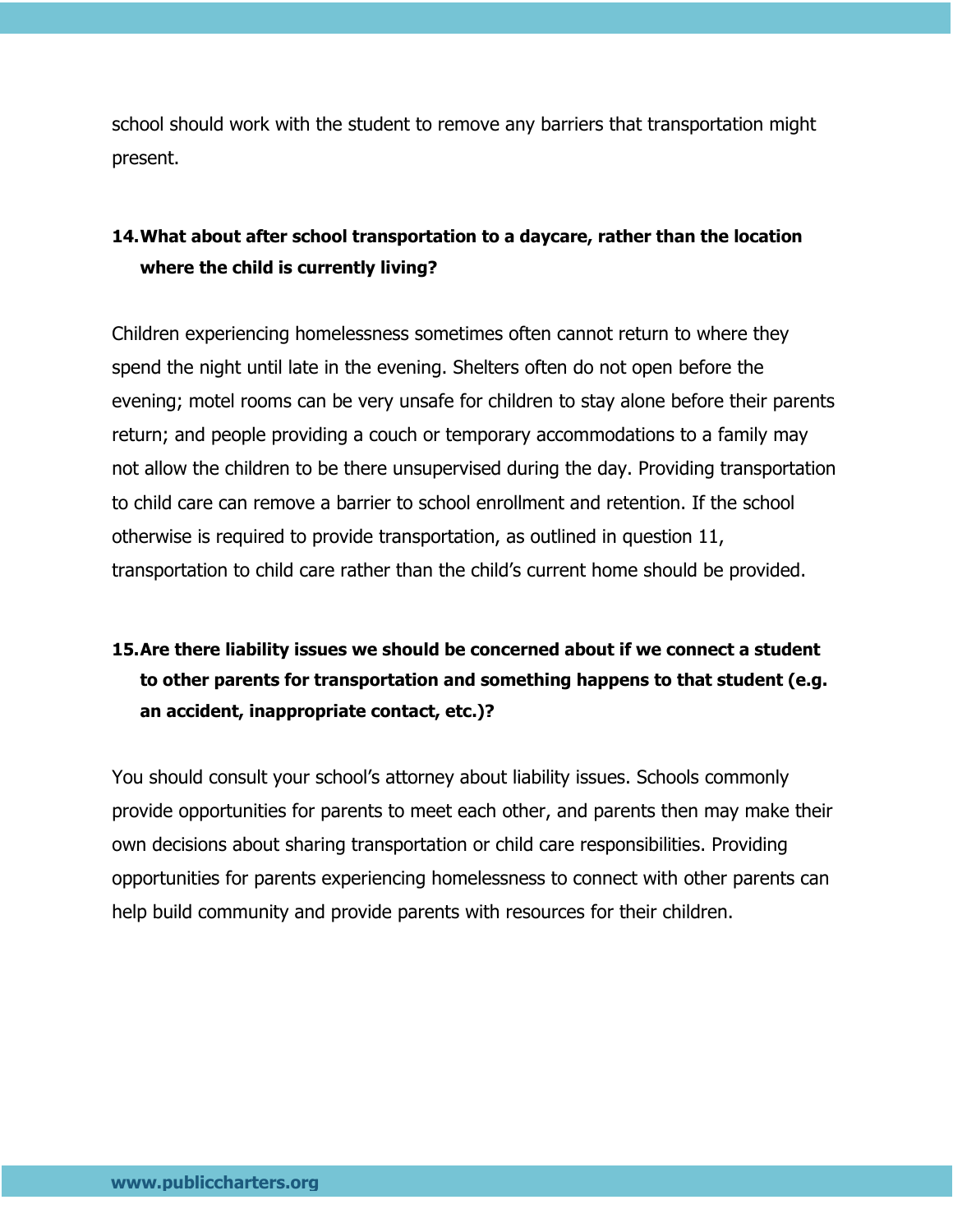## CHARTER SCHOOLS AND LEAS

**16.Our school district has a number of district-sponsored charter schools that our district McKinney-Vento program serves. But there also is a charter school within the district boundary that is not sponsored by or connected to the district. Would this charter school be considered its own LEA? Who provides the McKinney-Vento services, including transportation, to the students at that charter—the charter itself, or the local district?**

Generally, state law determines whether a charter school is considered an independent LEA. For such charter schools, they will have their own McKinney-Vento liaison and implement the statute independently. They will collaborate with other LEAs as traditional public school districts do.

### PRIVACY

**17.If a student is classified as an unaccompanied homeless student (ran away from an abusive environment), do the parents still have educational rights? Do parents have the right to request educational information?**

Unless a court order removes the parent's parental or educational rights, the parent retains them. The parent retains rights under the Family Educational Rights and Privacy Act (FERPA) $^{xx}$  until the student turns 18, at which time rights transfer to the student. However, the student also can exercise FERPA rights even before turning  $18.^{xxi}$  For more information about FERPA and homelessness, see [Privacy, FERPA, and Student](https://www.schoolhouseconnection.org/6-things-to-know-about-ferpa/)  [Homelessness.](https://www.schoolhouseconnection.org/6-things-to-know-about-ferpa/)

**18.Are we allowed to speak with personnel at the shelter? I went to our local shelter and identified myself as the liaison for our school, and left literature, but some residents said they were not given the information.**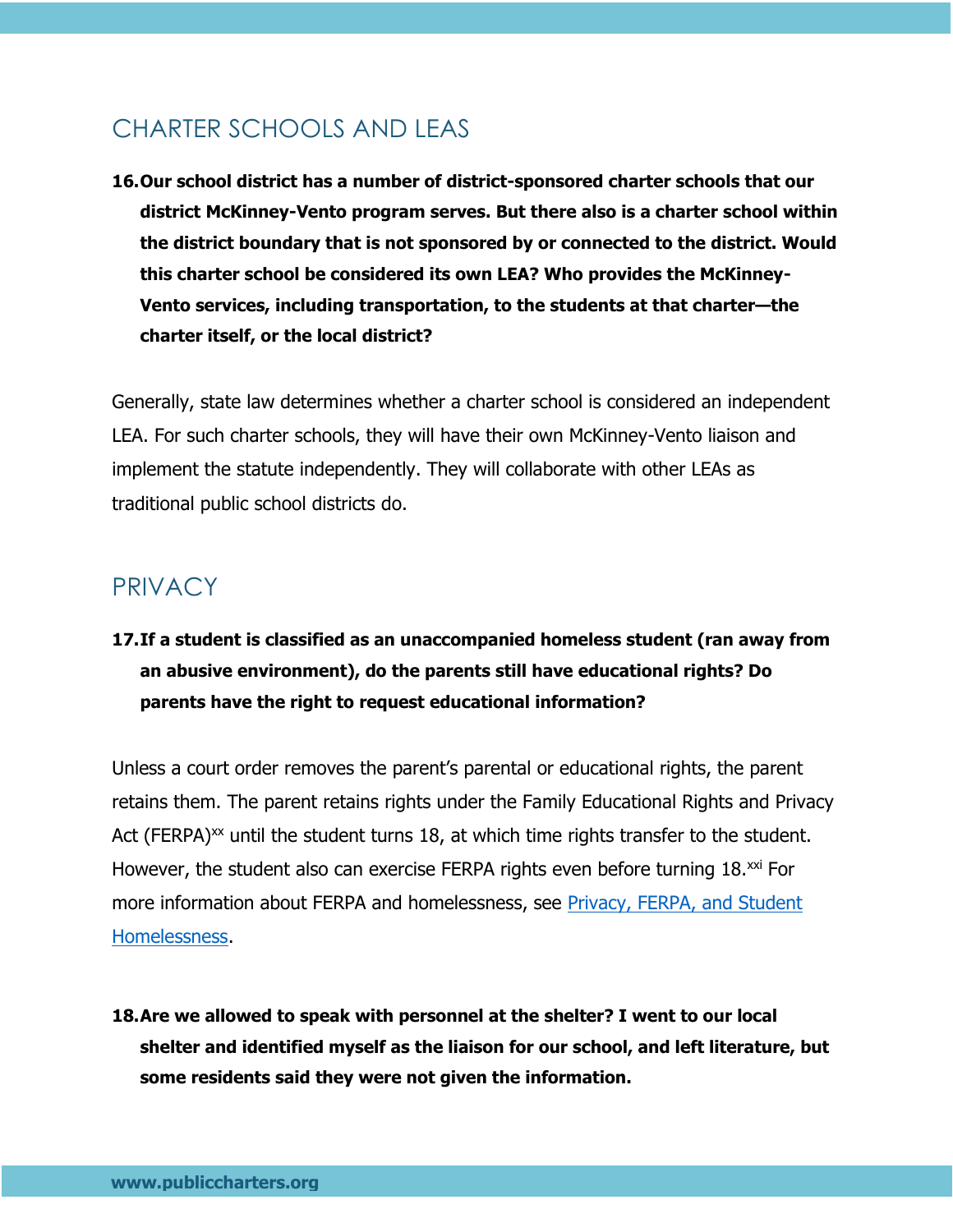Absolutely. Meeting local shelter staff and providing information about your program is an excellent way to ensure identification and immediate enrollment for students staying at the shelter. It may help to create a protocol with shelter staff about how they will share information with students and families, how you can work together to facilitate enrollment, and how to help ensure consistent attendance. If a protocol is in place, and all shelter staff are trained to implement it, families and students will be more likely to receive accurate and timely information.

### **19.I've received guidance that we should keep McKinney-Vento status confidential, even from our teachers. Should we tell teachers if a student is eligible?**

Schools must remove barriers to identification, enrollment, and retention of McKinney-Vento students.<sup>xxii</sup> If students and families believe that information about their homelessness will be shared widely with school staff or outside agencies, they may avoid disclosing their homelessness. This would create a barrier to identification and enrollment. Therefore, the McKinney-Vento Act requires heightened protection of information about homelessness.

Schools can share education records, including a student's homelessness, with other school officials, including teachers, within the local educational agency or school when they have a "legitimate educational interest" in the information. To ensure schools are not erecting a barrier to identification or increasing the likelihood of stigma for students experiencing homelessness, schools should interpret "legitimate educational interest" narrowly, and avoid broad, categorical sharing of homeless information school- or district-wide. The district or school must use reasonable methods to ensure that school officials obtain access only to those education records in which they have legitimate educational interests.<sup>xxiii</sup> It is a best practice to ask parents/students for their permission prior to sharing homelessness information with teachers or other school staff.